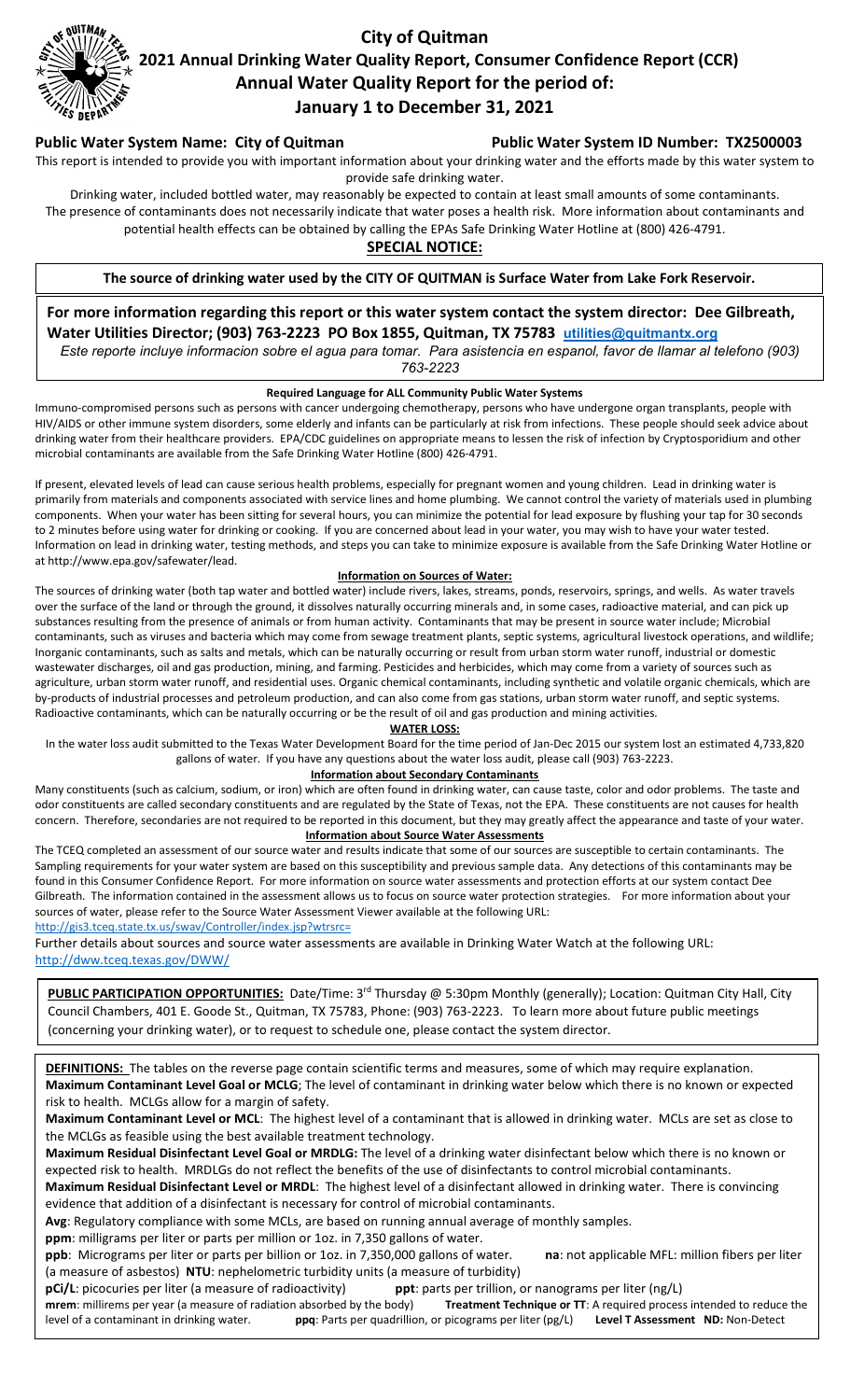## **REGULATED CONTAMINANTS:**

#### **WATER QUALITY TEST RESULTS**

|      |                                             | <b>MCLG</b>                   | <b>MCL</b> | <b>Units</b> | <b>Violation</b> | <b>Likely Source of</b> |
|------|---------------------------------------------|-------------------------------|------------|--------------|------------------|-------------------------|
|      | <b>Levels</b>                               |                               |            |              |                  | Contamination           |
|      | <b>Detected</b>                             |                               |            |              |                  |                         |
| 44.0 | $26.2 - 66.2$                               | No goal                       | 60         | ppb          | N                | By product of drinking  |
|      |                                             | for total                     |            |              |                  | water chlorination      |
| 59.0 | $48 - 69.2$                                 | No goal                       | 80         | ppb          | N                | By product of drinking  |
|      |                                             | for total                     |            |              |                  | water chlorination      |
|      | <b>Date</b><br>2021<br>2021<br>$\mathbf{r}$ | Level<br><b>Detected</b><br>. |            |              |                  |                         |

\*Not all sample results may have been used for calculating the Highest Level Detected because some results may be part of an evaluation to determine where compliance sampling should occur in the future.

| Inorganic              | <b>Collection</b> | <b>Highest</b>  | <b>Range of</b> | <b>MCLG</b> | <b>MCL</b> | <b>Units</b> | <b>Violation</b> | <b>Likely Source of</b>  |
|------------------------|-------------------|-----------------|-----------------|-------------|------------|--------------|------------------|--------------------------|
| <b>Contaminants</b>    | Date              | Level           | Levels          |             |            |              |                  | Contamination            |
|                        |                   | <b>Detected</b> | <b>Detected</b> |             |            |              |                  |                          |
| <b>Barium</b>          | 2021              | 0.048           | $0.048 -$       | 2.0         | 2.0        | ppm          | N                | Discharge of drilling    |
|                        |                   |                 | 0.048           |             |            |              |                  | wastes; Discharge from   |
|                        |                   |                 |                 |             |            |              |                  | metal refineries;        |
|                        |                   |                 |                 |             |            |              |                  | Erosion of natural       |
|                        |                   |                 |                 |             |            |              |                  | <b>Deposits</b>          |
| Fluoride               | 2021              | 0.045           | $0.045 -$       | 4.0         | 4.0        | ppm          | N                | Erosion of natural       |
|                        |                   |                 | 0.045           |             |            |              |                  | deposits; Water additive |
|                        |                   |                 |                 |             |            |              |                  | which promotes strong    |
|                        |                   |                 |                 |             |            |              |                  | teeth; Discharge from    |
|                        |                   |                 |                 |             |            |              |                  | fertilizer and aluminum  |
|                        |                   |                 |                 |             |            |              |                  | factories                |
| Nitrate                | 2021              | 0.163           | $0.163 -$       | 10          | 10         | ppm          | N                | Runoff from fertilizer   |
| [measured as Nitrogen] |                   |                 | 0.163           |             |            |              |                  | use; Leaching from       |
|                        |                   |                 |                 |             |            |              |                  | septic tanks, sewage;    |
|                        |                   |                 |                 |             |            |              |                  | Erosion of natural       |
|                        |                   |                 |                 |             |            |              |                  | deposits                 |

Nitrate Advisory – Nitrate in drinking water at levels above 10 ppm is a health risk for infants of less than six months of age. High nitrate levels in drinking water can cause blue baby syndrome. Nitrate level may rise quickly for short periods of time because of rainfall or agricultural activity. If you are caring for an infant, you should ask advice from your healthcare provider.

# **Coliform Bacteria:**

| <b>MCLG</b> | <b>Total Coliform</b><br><b>MCL</b> | <b>Highest No. of</b><br><b>Positive</b>                          | Fecal<br><b>Coliform of</b><br><b>E Coli MCL</b> | Total No. of $(+)$ E.<br><b>Coli or Fecal</b><br><b>Coliform Samples</b> | <b>Violation</b> | <b>Likely Source of</b><br><b>Contamination</b> |
|-------------|-------------------------------------|-------------------------------------------------------------------|--------------------------------------------------|--------------------------------------------------------------------------|------------------|-------------------------------------------------|
| 0           | One (1) positive<br>monthly sample  | There were no TCR<br>detections for this<br>system in this period | n/a                                              |                                                                          | N                | Naturally present in<br>the environment         |

| <b>Metallic</b><br>Contaminant          | Year |         | The 90 <sup>th</sup><br><b>Percentile</b> |                          |                 | # of Sites<br><b>Over Action</b><br>Level | <b>Action</b><br>Level (AL) |    | <b>MCLG</b>  |                  | <b>Units</b> |                         | <b>Likely Source of</b><br><b>Contamination</b>                                                                  |
|-----------------------------------------|------|---------|-------------------------------------------|--------------------------|-----------------|-------------------------------------------|-----------------------------|----|--------------|------------------|--------------|-------------------------|------------------------------------------------------------------------------------------------------------------|
| Lead                                    |      | 8/14/19 | 0.005                                     |                          | 0               |                                           | 15                          |    | 0            |                  | ppb          |                         | Corrosion of household<br>plumbing systems; erosion of<br>natural deposits                                       |
| Copper                                  |      | 8/14/19 | 0.0377                                    |                          | 0               |                                           | 1.3                         |    | 1.3          |                  | ppm          |                         | Corrosion of household<br>plumbing systems; erosion of<br>natural deposits; leaching from<br>wood preservatives. |
| <b>Radioactive</b><br><b>Collection</b> |      |         | <b>Highest</b>                            |                          | <b>Range of</b> | <b>MCLG</b><br><b>MCL</b>                 |                             |    | <b>Units</b> | <b>Violation</b> |              | <b>Likely Source of</b> |                                                                                                                  |
| <b>Contaminants</b>                     |      | Date    |                                           | Level<br><b>Detected</b> |                 | Levels<br><b>Detected</b>                 |                             |    |              |                  |              |                         | Contamination                                                                                                    |
|                                         |      |         |                                           |                          |                 |                                           |                             |    |              |                  |              |                         |                                                                                                                  |
| Beta/photon emitters                    |      |         | 2021                                      | 5.1                      |                 | $5.1 - 5.1$                               | $\mathbf{0}$                | 50 |              | pCi/L            |              | N                       | Decay of natural and man-<br>made deposits                                                                       |

#### **Other Contaminants:**

| <b>Turbidity</b>               | <b>Limit (Treatment</b> | <b>Level Detected</b> | <b>Violation</b> | <b>Likely Source of</b> |  |
|--------------------------------|-------------------------|-----------------------|------------------|-------------------------|--|
|                                | Techniaue)              |                       |                  | <b>Contamination</b>    |  |
| Highest Single Measurement     | 1 NTU                   | 0.15                  | N                | Soil Runoff             |  |
| Lowest Monthly % Meeting Limit | 0.3 NTU                 | 100%                  | N                | Soil Runoff             |  |

Turbidity is a measurement of the cloudiness of the water caused by suspended particles. We monitor it because it is a good indicator of water quality and the effectiveness of our filtration.

| <b>Total Organic</b>     | Year | <b>AVG Level</b> | <b>MIN Level</b> | <b>MAX Level</b> | <b>UOM</b> | <b>Likely Source of</b>                 |
|--------------------------|------|------------------|------------------|------------------|------------|-----------------------------------------|
| <b>Carbon</b>            |      |                  |                  |                  |            | <b>Contamination</b>                    |
| Source Water             | 2021 | 5.71             | 5.12             | 6.3              | ppm        | Naturally present in the<br>environment |
| <b>Drinking</b><br>Water | 2021 | 2.90             | 2.67             | 3.3              | ppm        | Naturally present in the<br>environment |
| Removal Ratio            | 2021 | 1.09%            | 1.01%            | 1.19%            | Na         | Na                                      |

The percentage of Total Organic Carbon (TOC) removal was measured each month and the system met all TOC removal requirements set, unless a TOC violation is noted in the violations section. \*Removal Ratio is the percent of TOC removed by the treatment process divided by the percent of TOC required by the TCEQ to be removed.